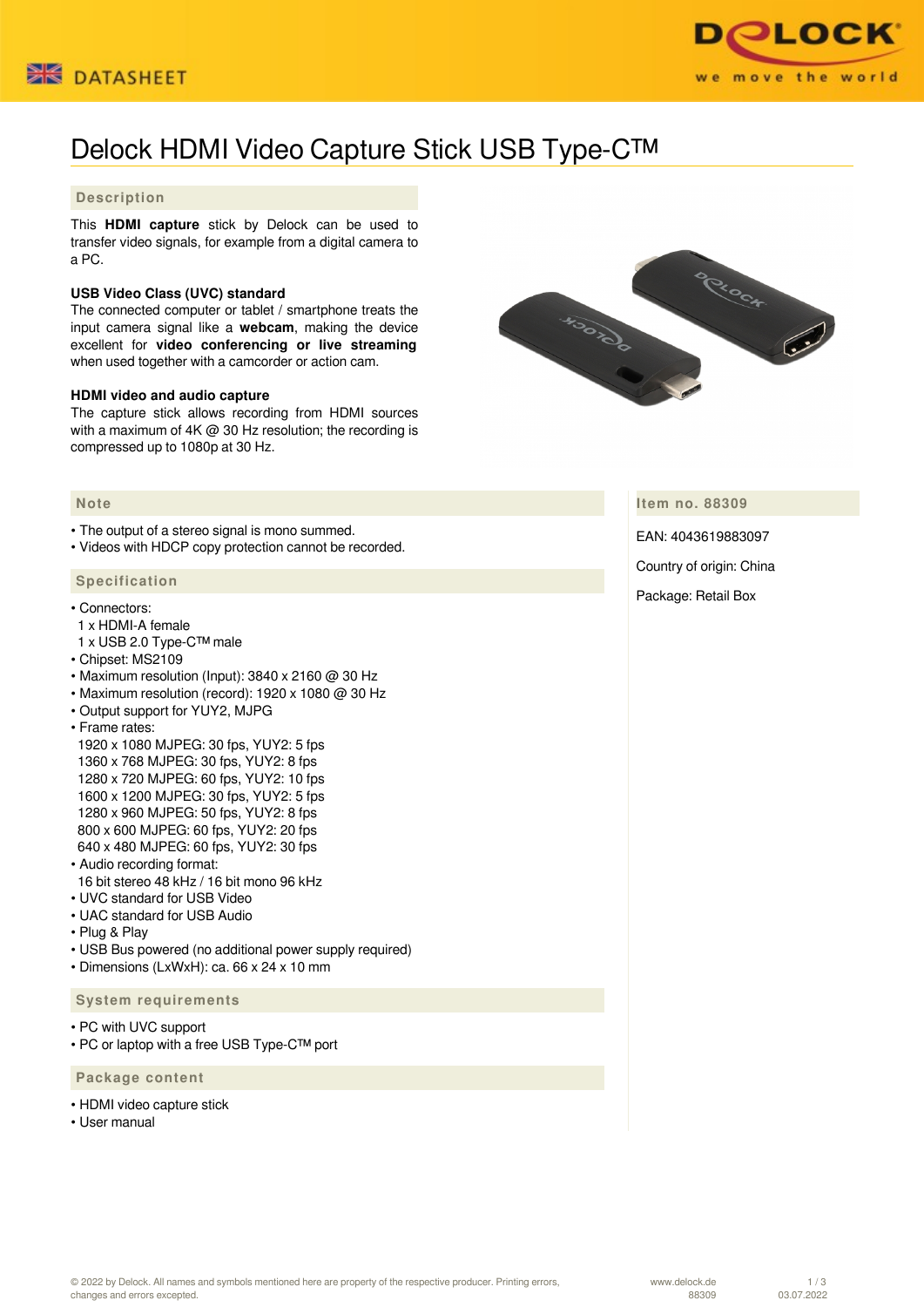

## **Images**